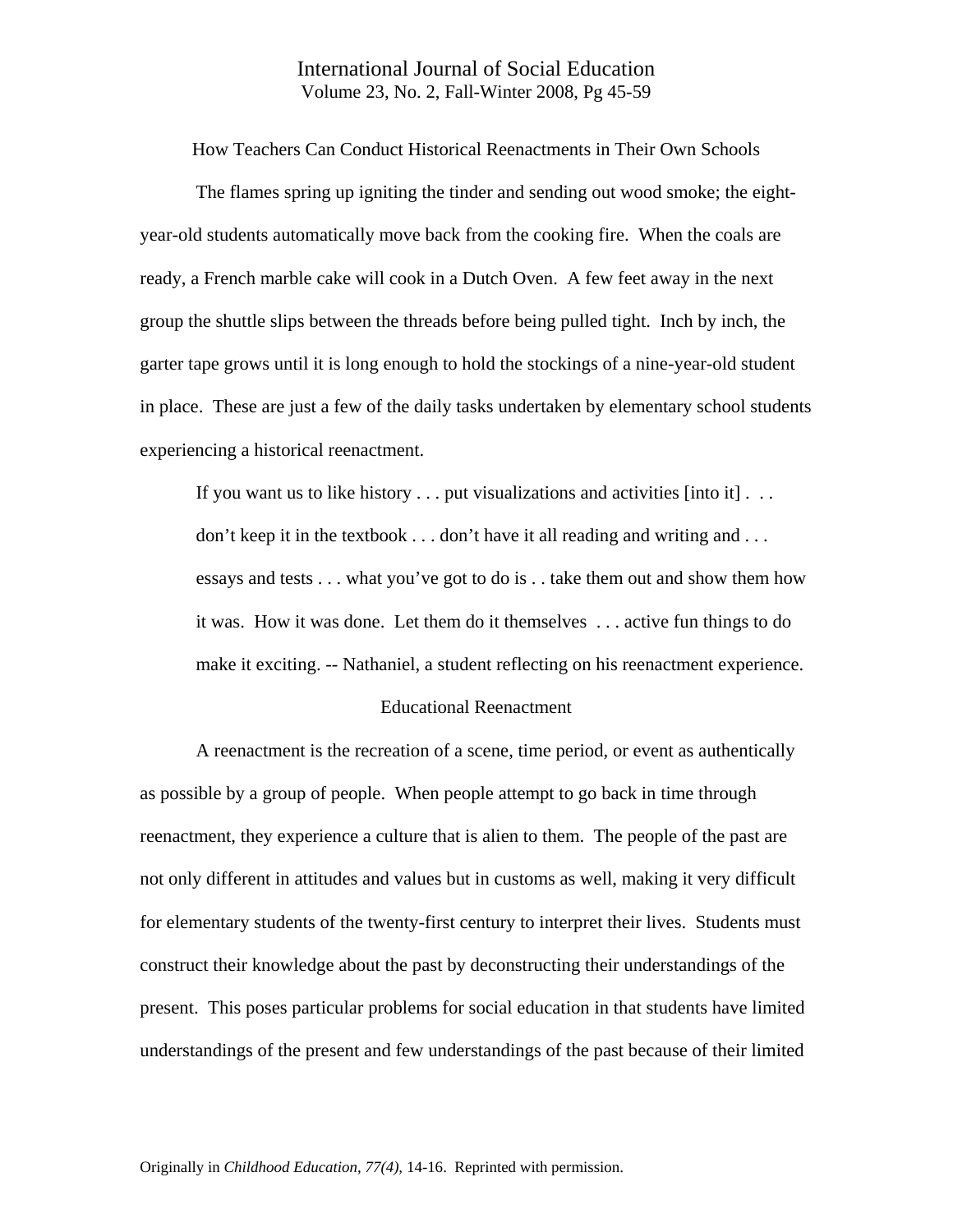number of experiences. To work backward from those limited understandings presents multiple opportunities for misconceptions.

 An educational reenactment takes the in-depth cultural experience of participating in a reenactment and joins it with the educational structure of a social studies classroom. Students learn not only about events, but also the people and the broader time period. The goal is to make the life of the student approximate life in a past time period as much as possible. In a reenactment, students take on daily jobs and activities that are similar to what the people of that time had to do, primarily centered around making sure that they have food, fuel, shelter, and clothing. The students also must understand the conflicts, political issues, and community problems from the era.

Reenactments can be as varied as historical interpretation and imagination allow. Open-air museums such as Greenfield Village, Michigan**,** attempt to recreate a historic landscape, thus setting people in a historic context. Living history farms such as the Lincoln Boyhood National Memorial in Indiana attempt to demonstrate human interaction with the land. At some historical sites such as Williamsburg families can muster with the militia. Old Sturbridge Village, Massachusetts**,** offers programs in which costumed students play the game of Graces on the village green. Conner Prairie offers a glimpse into pioneer day through first-person historical presentations. Many Civil War sites reenact famous battles, including Perryville (in Kentucky) and Gettysburg (in Pennsylvania). Festivals such as the Feast of the Hunter's Moon at Fort Ouiatenon allow history clubs and student groups, to visit, trade, and rub shoulders with French, Indians, and English of the 1750s.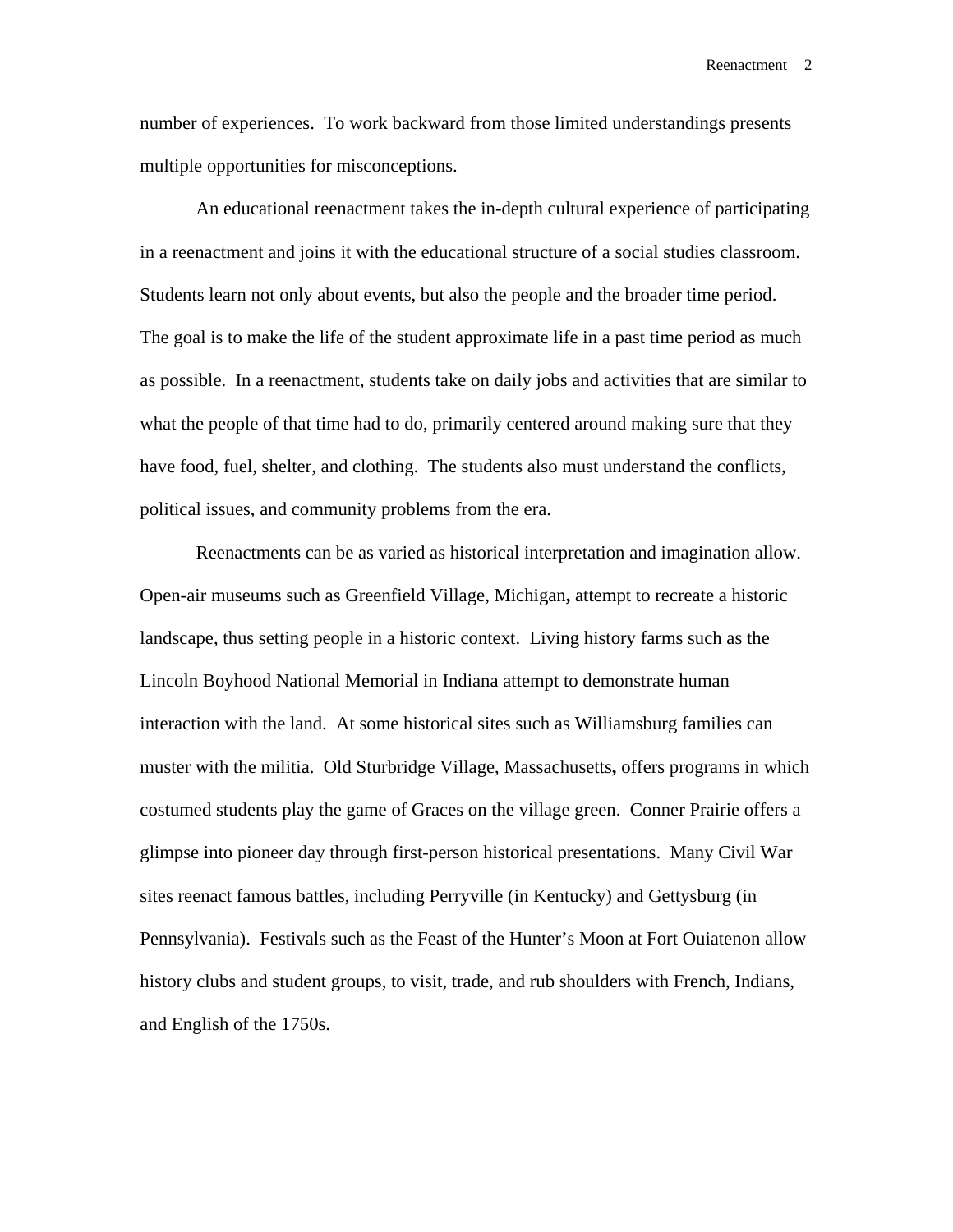Although many family vacations have made reenactment sites their destination of their vacations, and history clubs and gifted students have flirted with reenactment, there remains great untapped potential for use of historical reenactments as a way to teach about social studies. This article, while providing general guidelines for doing reenactment, focuses on the French Colonial days. Of course, teachers may tailor these suggestions to suite their own classrooms and reflect the historical significant of their areas.

Reenactments can include a single class, a grade level, or the entire school. Teachers may be able to work with volunteers from a local historical site in creating reenactments.Many local historical societies are looking for this type of collaboration and are open to establish a creative partnership with schools. Collaborative program such as these help the local museum to justify donations, get grants, maintain community support, and fulfill their vital educational mission. Students could perform guard duty around a historic fort, serve a Victorian tea in a house museum, or pump water on the ground of a living history farm. Smaller museums and historical sites are often more receptive to innovation than are larger sites that entertain large groups of children daily.

Working closer to home at a school outdoor education lab or a neighbor with forested land can down on travel time lost. Reenactments do work quite well at school sites which have the advantages of equipment, supplies, first aid food, water, and rest rooms close at hand. The disadvantages include the incongruity of the twentieth-first century surroundings which may take away from the intended experience. While a class does not need the attributes of a reconstructed or preserved pioneer village, farm, or fort for a reenactment, those facilities often do enhance the activity.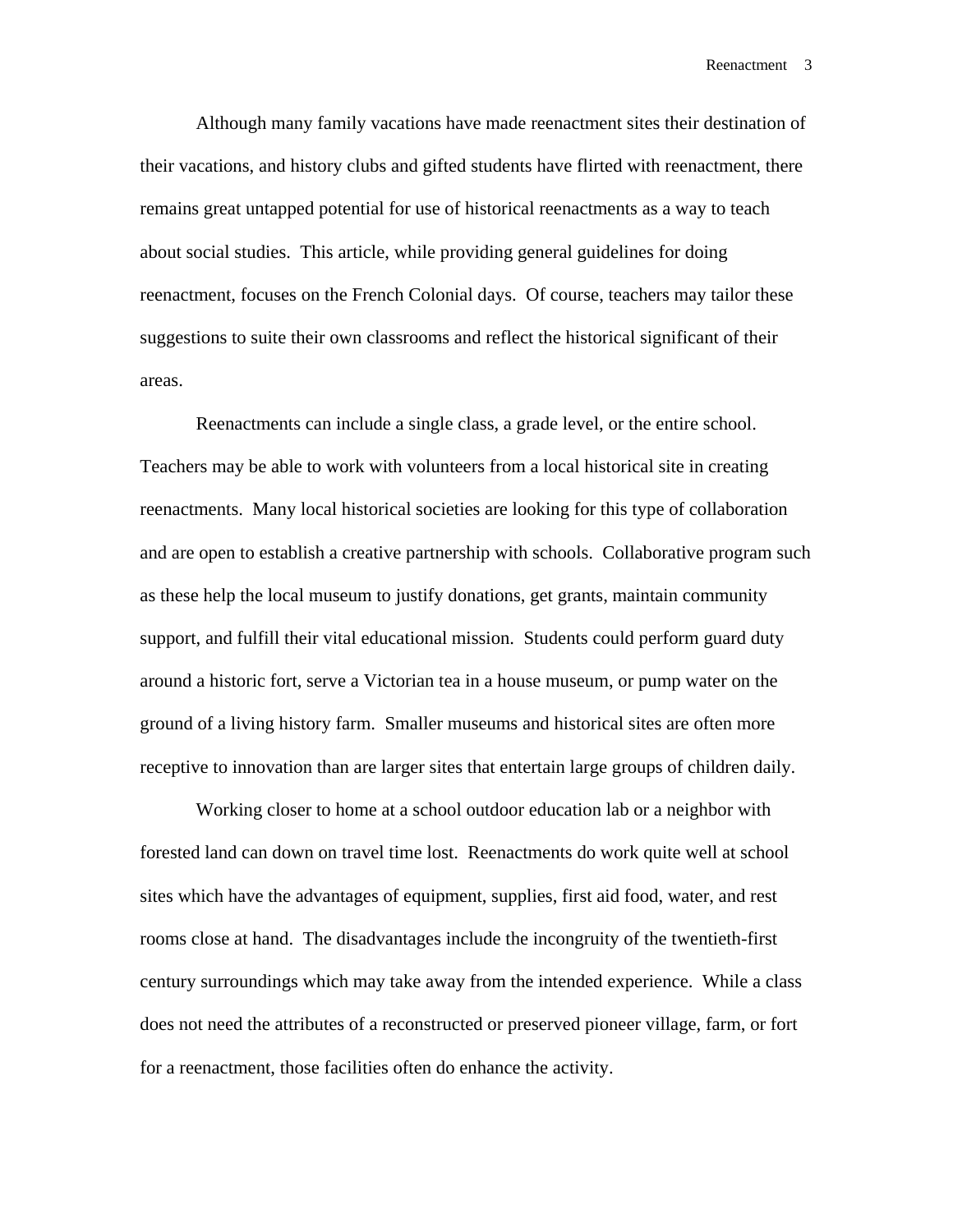### French Colonial Reenactment

 The reenactment described here focused on a twenty year period of the French colonization in America (1741 - 1761). The French colonies of New France and Louisiana encompassed a large portion of North America -- from the St. Lawrence River to the Great Lakes to the Mississippi watershed. This time period in U. S. history is relatively unexplored by textbooks making it ideal for reenactment. This article explains a teacher-planned reenactment carried out during the school day and offers guidelines for teachers wishing to hold their own reenactments.

 When planning a reenactment consider asking former students (now in high school) to serve as mentors; they can model ideas and activities from the time period. Once such reenactments have become a tradition, former students will remember when they were doing the activities and can help their younger charges to succeed. During the work sessions former students can demonstrate difficult tasks such as working with wool. Such mentoring programs help provide important service learning connections and opportunities. Assign the mentors carefully, recognizing that some may be better at working with people, while others may be best at supporting services.

 Parents are another great source of help during reenactments; ask them about their hobbies and interests. Some may be reactors themselves, or have friends who pursue the hobby. Parents and school staff members may have applicable skills, such as weaving baskets, storytelling, cooking, building a fire, sewing, singing, or gardening. Some may know folk songs or dances. Local historical societies are a great source of knowledgeable adults.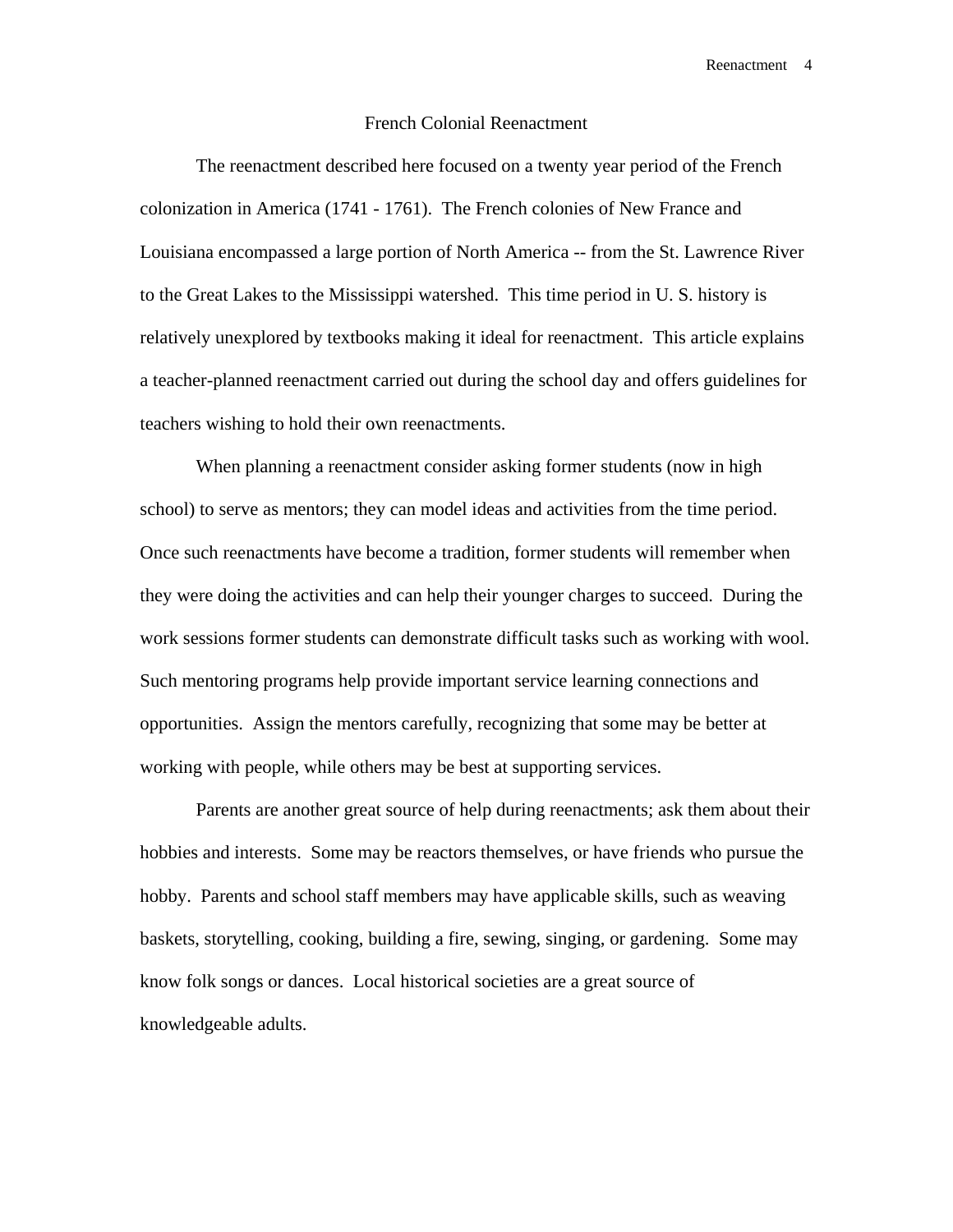Provide a verbal description of the reenactment two weeks before the reenactment, and send written copies home with the student to facilitate their familiarization with the idea and the time period. The teacher should refers to this story periodically and review the information before the students begin the reenactment. Here is one example:

In the year of our Lord 1751 the sun never sets on the realm of the House of Bourbon. Long live Louis King of France! Most of North American is part of either New France or Louisiana. You are a fur trader in training and have great dreams of becoming wealthy from the fur trade. Today you are on the banks of the Wabash River. You are taking time to learn your needed skills, meet people, and learn the way of the woods. It is hard work, but you still find some time for fun. You meet your friends -- Indians that the Jesuits may or may not have converted. To reach this site you made the difficult canoe journey from Quebec by paddling up the St. Lawrence River, crossing Lac Ontario and Lac Erie, moving your canoe up the Maumee portage at Miamis Town, and continuing down the Ouabache past Ouiatenon.

The reenactment setting will give the students an idea of important issues international political situation, the place, and the time. The students determine what their roles will be in the reenactment, and they will get an idea of the people that they will portray and meet. Finally, they determine how they will be traveling in the wilderness and how the transportation system works of their time.

 Reenactment experiences allow students to become immersed in a particular time and to learn what it would be like to live then as a common person. During the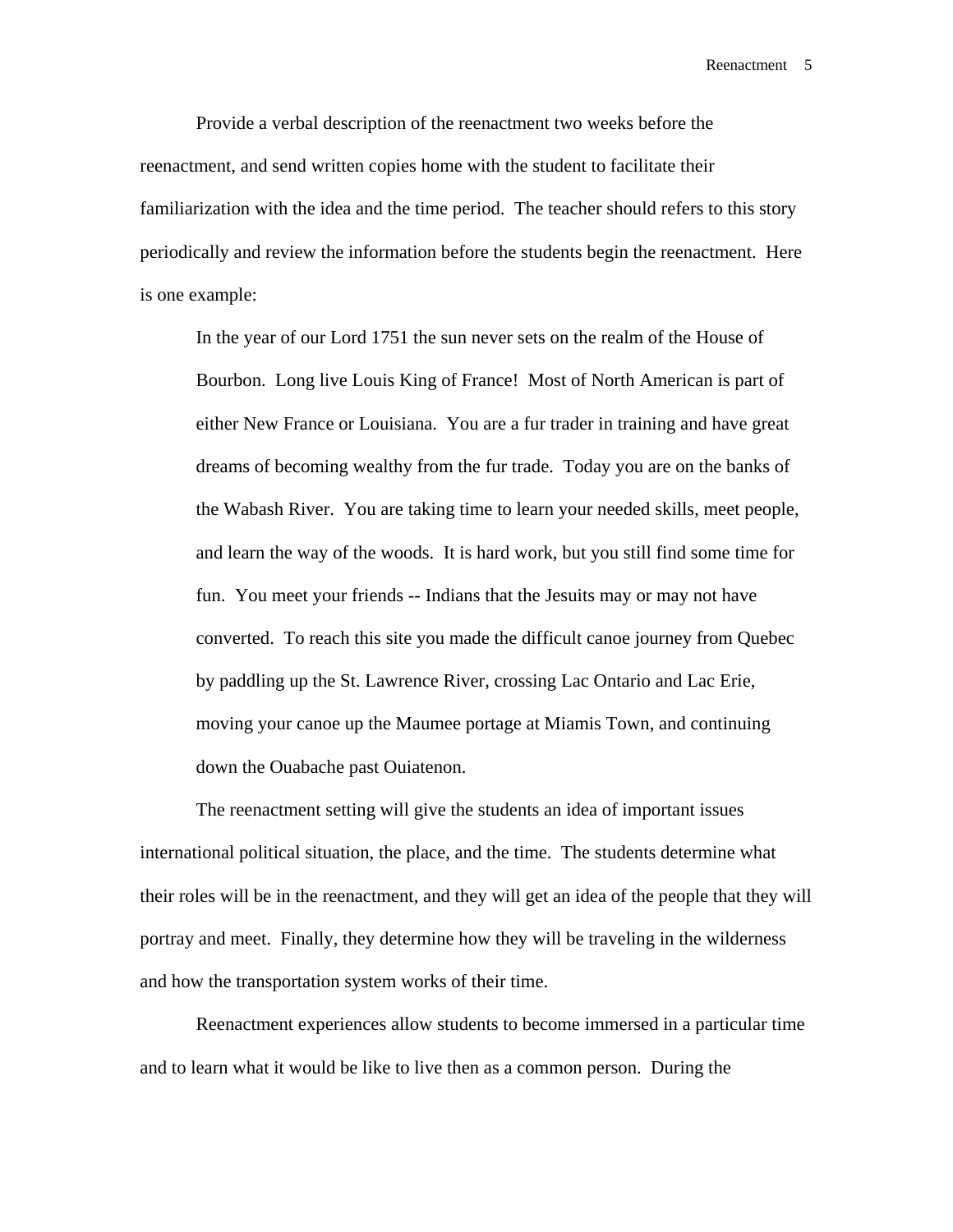reenactment, students labor as people did then, as well as participating in authentic games, dances, and amusements. The students work together as explore the daily activities of the people through round-robin sessions. These activities give the students directly experience of life in a different time and a hands-on involvement with a different culture.

 For the French Colonial reenactment, one group of students studied how to build a home in New France. The particular house they studied looks much like a European home – built by placing logs vertically on a log sill. The owner of the house trades in the French town of Vincennes. After completing the day's work, scary stories were told, including New France include the "Red Dwarf," "Devil Comes Courting," "Loup-garou," and "Fe'efile'." Adults present information about clothing and the students modeling each item. The clothing illustrates regional differences, classes, and occupations, and also demonstrate the extent of a worldwide trade network that reached to the fringes of this new civilization. Period clothing adds much to the whole endeavor. Clothing projects should be simple but authentic – moccasins, garter tape, sash, and bead necklace (see Figure 1).

 First person historical presentations, in which adult volunteers portray an individual or represent a group, serve as a general kind of presentation needed for all reenactments. The elementary students play the role of engaging guests helping with the activities. Two key characters in the French Colonial reenactment were a priest and a voyageur (someone hired by a fur company to transport goods and workers between sites). They needed to build a lean-to shelter, dry their possessions, and repack their canoe for the rest of their journey. The French Lady would talk about the journey to the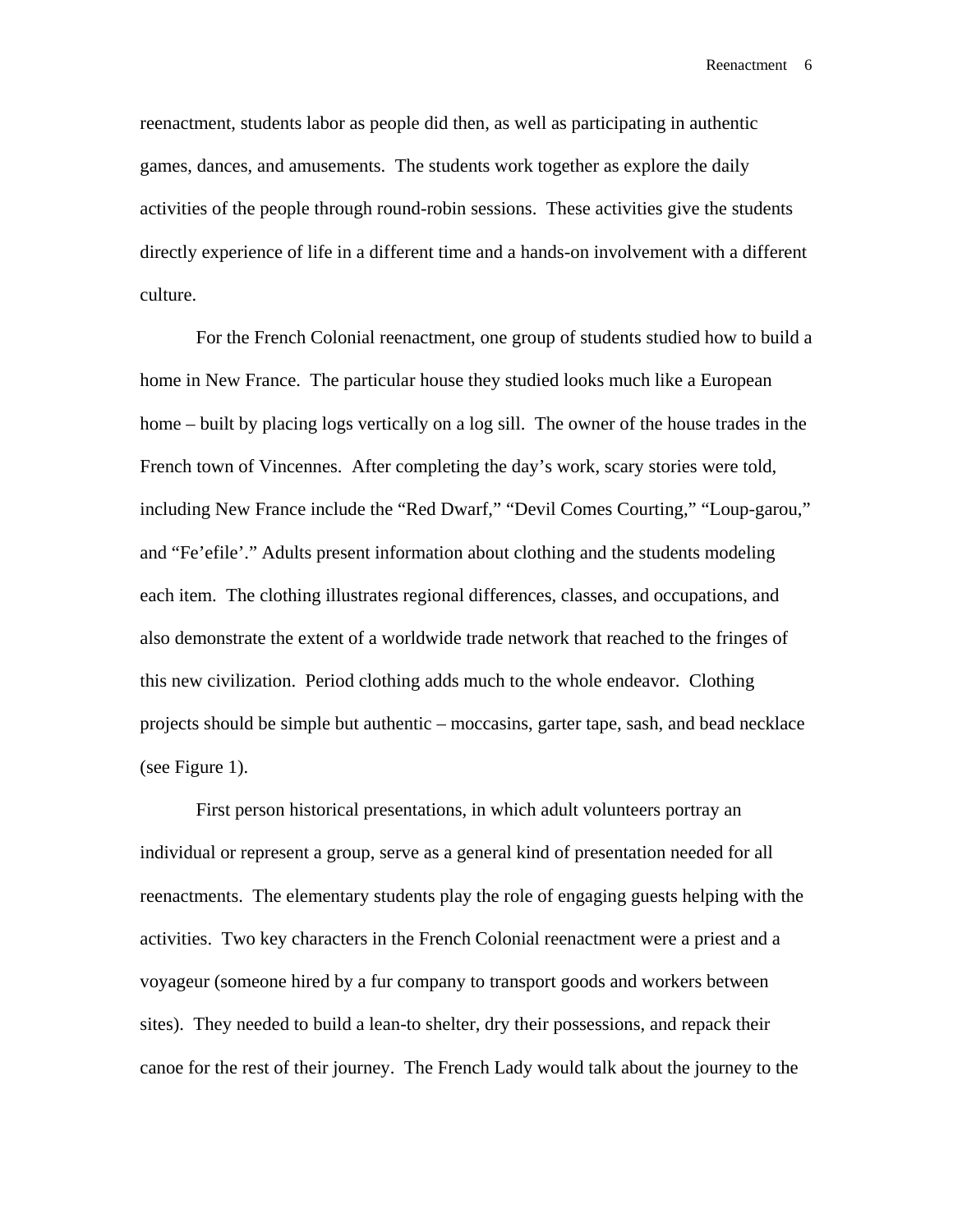new world and the world she left behind. She would describe how the community is growing, how it has changed, and how it is still on the edge of the wilderness. She could show the students her fine clothes from France and her work clothes; the Native American would give a brief demonstration of sign language and finger weaving. The French Marine shows the students how to load and fire the flintlock and how to make a fire with flint and steel. The French farmer could talk about his wooden shoes and village life. Each character starts with an article representative of his or her position in the colony and from there move into narrative content that illustrates the story.

 Avoid first-person presentations that are meant to represent famous people; few historical figures left enough documentation for us to know everything about their everyday lives. In addition it is too difficult to stay in character. Avoid negative stereotypes and weak attempts at humor. Presentations are better if they are short, and to the point. Always provide the opportunity for students to demonstrate or try part of what they just learned.

### Benefits to the Learner

Historical reenactments, as in role-playing activities, are flexible enough to reflect students' interest and to capitalize on local resources. Although no research has been conducted specifically on reenactment program many researchers have pointed to the benefits of dramatic experience, which share some elementary of reenactments.<sup>1</sup> Historical reenactments are valuable because they offer opportunities for students to synthesize information, role-play, discover what people value at a given point in time, and participate in recreated historical events.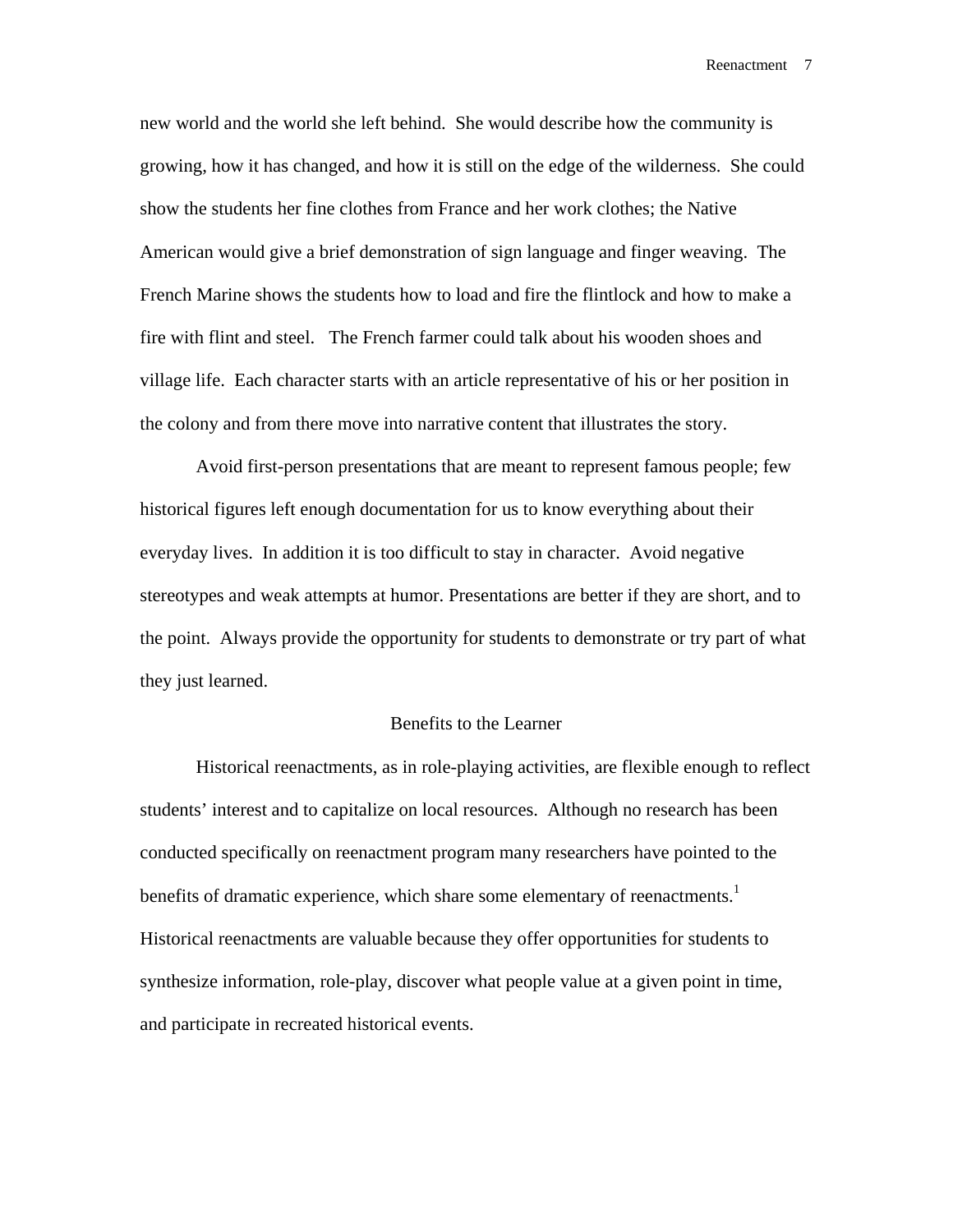Dramatic reenactments offer multiple ways for students to learn and organize content and skills, benefits that were given prominence in standards published by the National Council for the Social Studies describes five key features of powerful social studies teaching: learning must be meaningful, integrative, value-based, challenging, and active. $2$  Reenactments can incorporate all five of these elements.

### Strategies for Reenactment

 The content of reenactments should be tied to the National Council for the Social Studies *Standards*.<sup>3</sup> Post-reenactment discussion question can be related to one or more of the standards (see Figure 2). By incorporating the NCSS standards in an educational reenactment, students do more than just experience what life in the past may have been like; they can examine content and relate issues. Reenactment must have definite goals with strong ties to academic objectives.

An ideal topic for a reenactment is an event that had a significant impact. You may want to select events that are part of local history, which gives you potentially greater access to people who are knowledgeable resources. Good topics will have documentation (found in museums, archives, and libraries), but little or no previous interpretation. The information from museums, archives, and libraries provide the background information students use to develop their own interpretations through reenactment. As they do so, they will learn particularly useful strategies for illustrating conflict and cooperation between people, as well as demonstrating contracting points of view.

 As preparation, the teacher may travel to historical sites, visits museums, and view professional reenactments. Local and state historical societies are helpful in the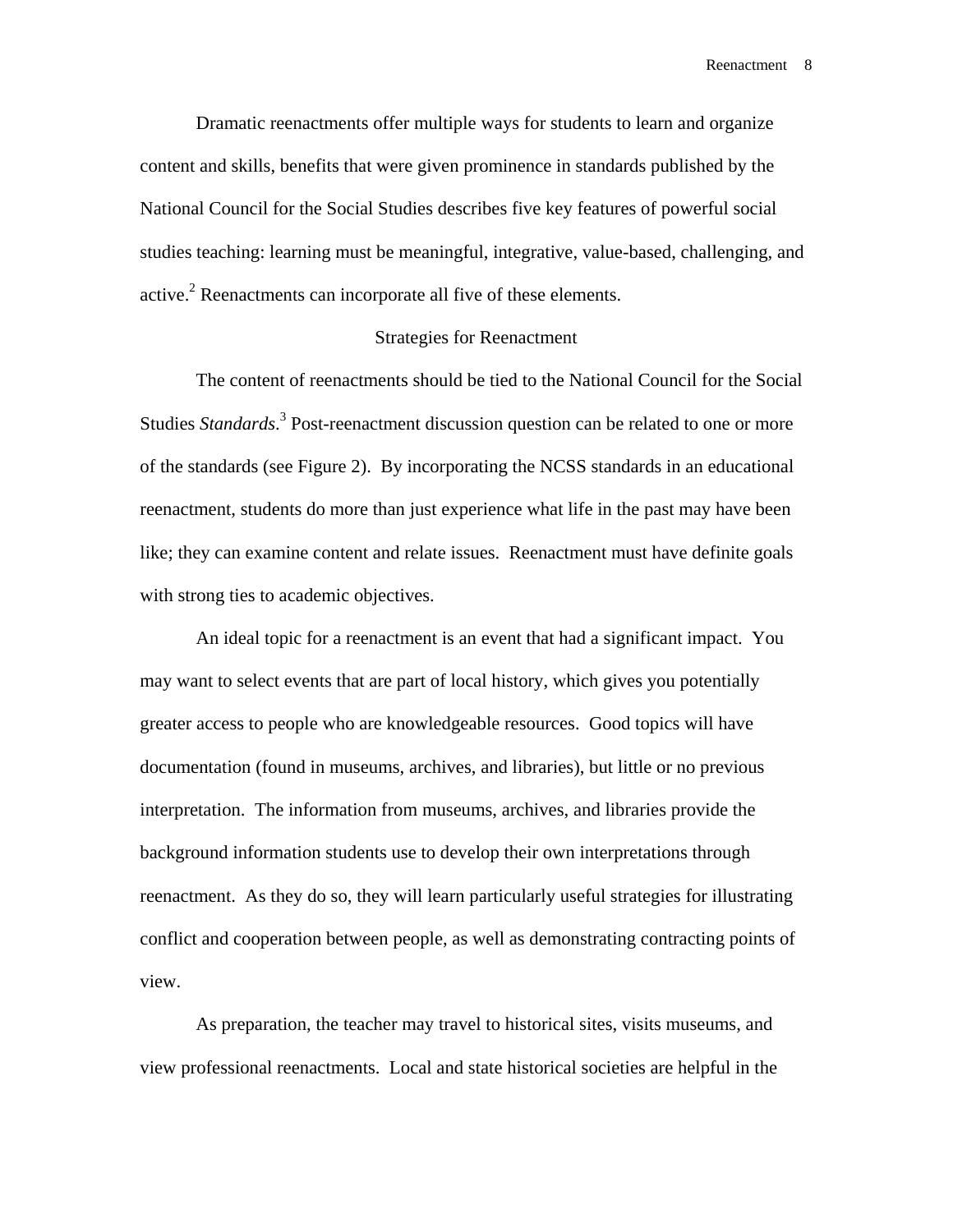case of New France, the available resource include the Tippecanoe County Historical Association, Fort Ouiatenon, Fort Niagara, Old French House, and Fort Michilimackinac. Other valuable assets include local high school French teachers, university French professors, and reenactors. Next, the teacher should locate sources of accurate information for presenters to study and use, after which the students begin reading on the subject. A detailed plan may be submitted to the administrator.

 To help offset some of the expenses associate with reenactment, teachers may want to apply for grants from the state humanities council, arts council, or a state department of education, to name a few possibilities. Contributions from families, or gathered through a fundraiser, are other solutions. Museum or local civic or historical group also may be able to make donations.

 Typically, the students stay in small groups, and rotate to all the different planned activities. The first group in a rotation always takes longer to get going; everyone will want to do everything. With practice, the time periods will gradually grow shorter; if running short on time, cut the last session very short. For round-robin sessions fifteen minutes to fifty minutes is long enough for a good rotation at each section depending on the difficulty of the activities. Give the volunteers a two-minute warning to finish up the last few details.

 Experienced and responsible upper elementary students can assist small groups of younger children with activities. These students can be particularly helpful in monitoring the time schedule, leading younger students from place to place, and helping with crafts. Younger students should focus on answering the question, "How have things change over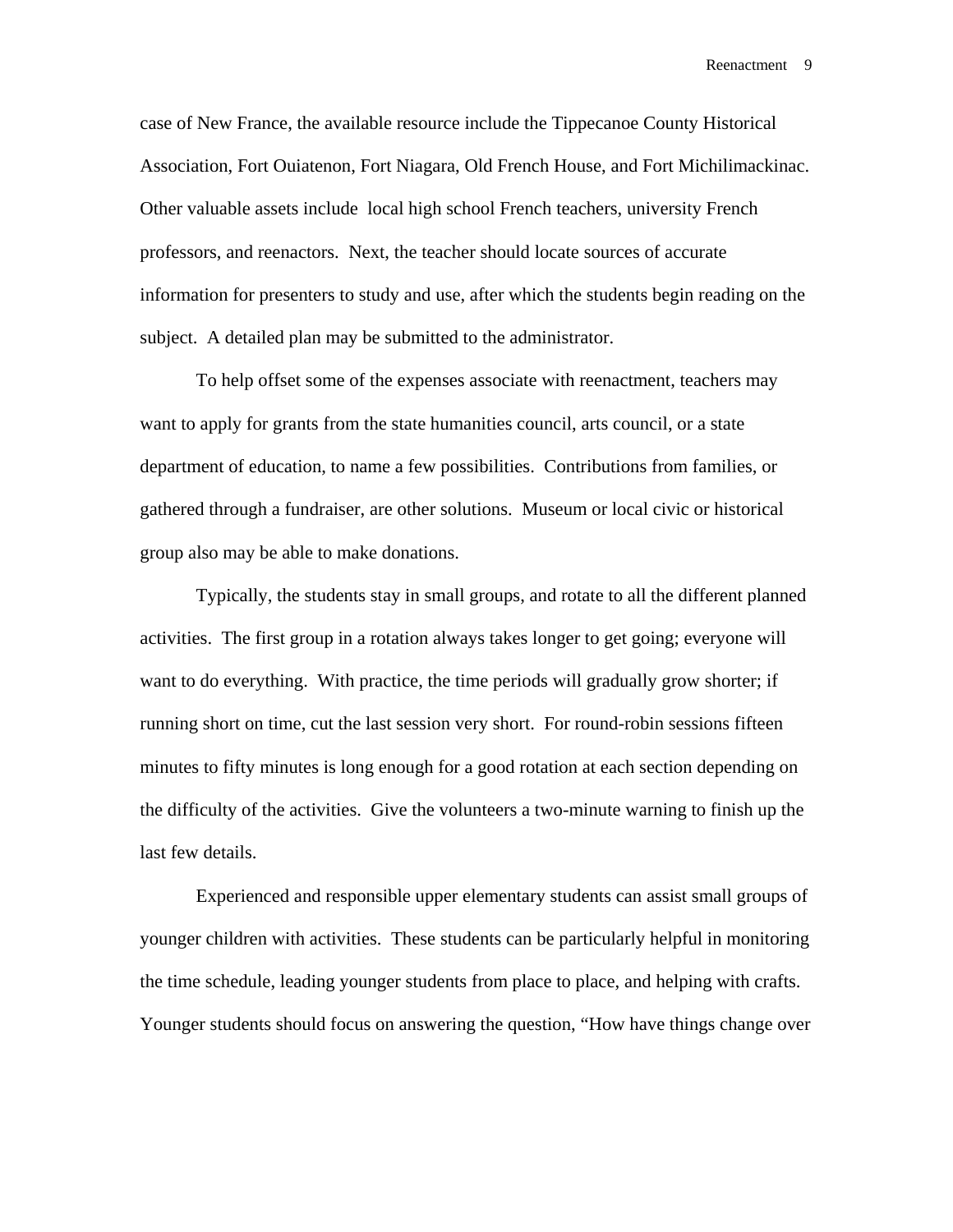time?" Many different activities can help students illustrate and explain their conclusions. The reenactment may also prompt further questions.

### Evaluations

The teacher needs to observe the event as it progresses; every portion of the experience requires evaluation throughout the day. Being ready to build on those interactions that occur naturally during the day is also important. A teacher should circulate during the reenactment, asking the students and volunteers for their opinions on how the day is going and reviewing what they learned. The more notes that are taken and the more evaluations done, the easier next year's planning will be.

 Because each student will experience the varied and complicated culture of the reenacted historic period differently, it becomes difficult to rely on traditional objectives and assessments. One possible assessment method is to offer guiding questions before the reenactment, to help students focus their learning. Ask the students, first thing in the morning, to predict the answer and then talk with a friend about it; at the end of the day review the questions with the students. Have the students talk in groups of four and then discuss the answers with the whole group; the day following the reenactment, fill out a data-retrieval chart in class. Use a common set of questions to compare historical figures.

In a second assessment strategy, ask the students to write the story of their experiences during the reenactment. They should record their most salient observations in detail, and compare that way of life to their present lives. Students should interpret the events and discuss why they were important. Through this process students may understand that some of their current concerns are not so different from those of the past.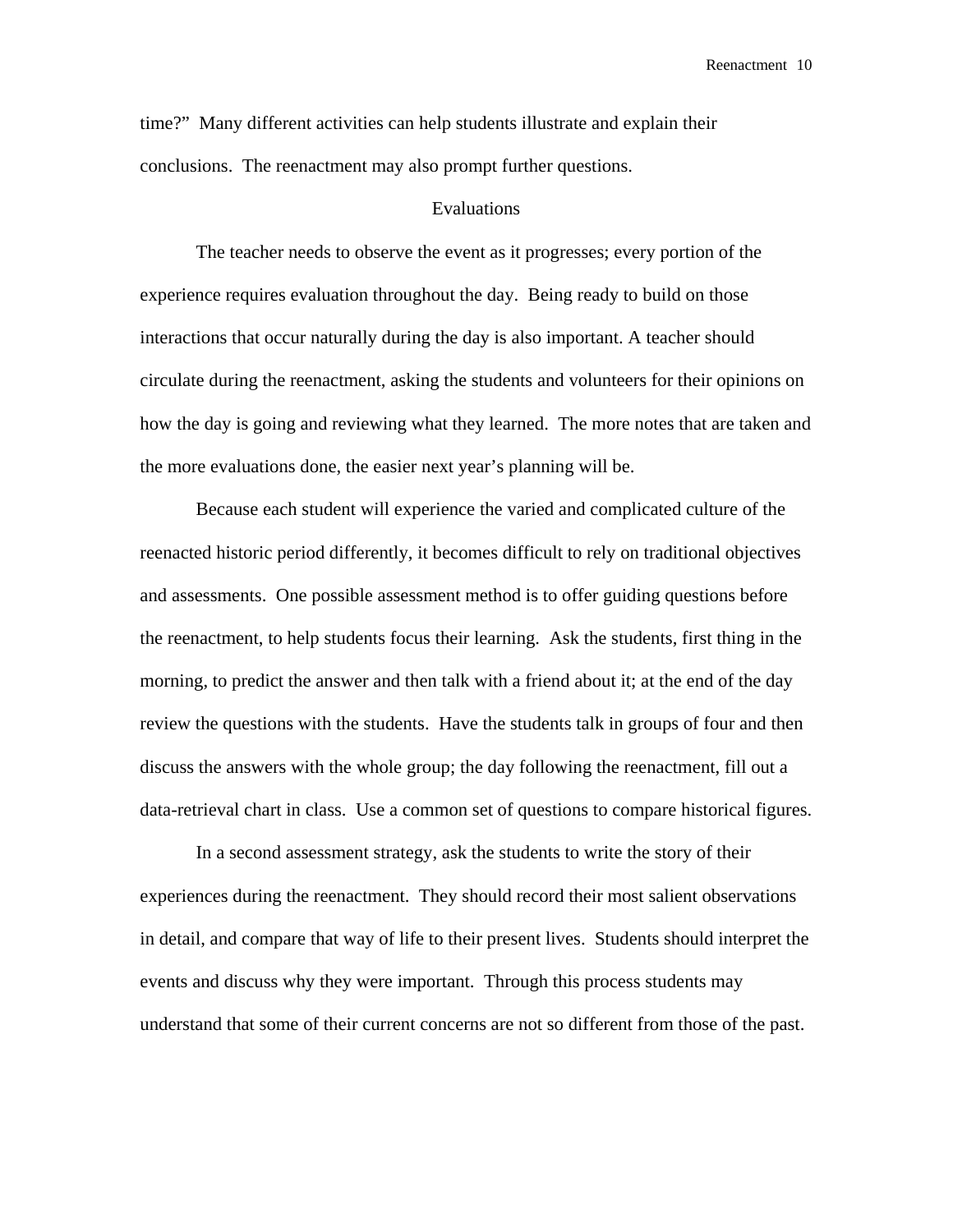Other closing activities will help in evaluating the experience. Students may write a newspaper account for the local paper describing their adventures, or they could write a diary entry in the voice of a person from that time period. Still another possibility is for students to assume the role of a common person from that era and write a letter to a famous person of the time asking questions about issues of the day. Students can make connections and comparisons from the past to the present on a wall chart, comparing issues such as health, pollution, civil rights, and civic participation.

### Conclusions and Student Reactions

 Student reactions to reenactments are very favorable. As Aubrey, a students, participating in the French Colonial reenactment stated, "We had a taste of what it was like for them." The environment they helped create surrounded them with experiences that stimulated their senses. The students got a better understanding of daily life through their experiences with the past. "We saw what it was like back then, saw what they went through, and [saw] what their daily hardships were like," said Jake. By challenging students to immerse themselves in a different culture and time, striving to survive there, they learned to solve problems. Brent said, "You see things and then you end up doing stuff, like the people used to do like building fires and cooking." Students integrated multiple skills and experiences into the event. "I remember chopping and splitting wood for the fire," confirmed Jordan. Reenactment, though hands-on experiences, can help students become more responsible for their own learning.

 When teachers take the time to plan and conduct a reenactment, they bring students off the "sidelines", and into the heart of discussions and conversations. As Orion said, "You weren't viewing things; you were part of them." Students learned how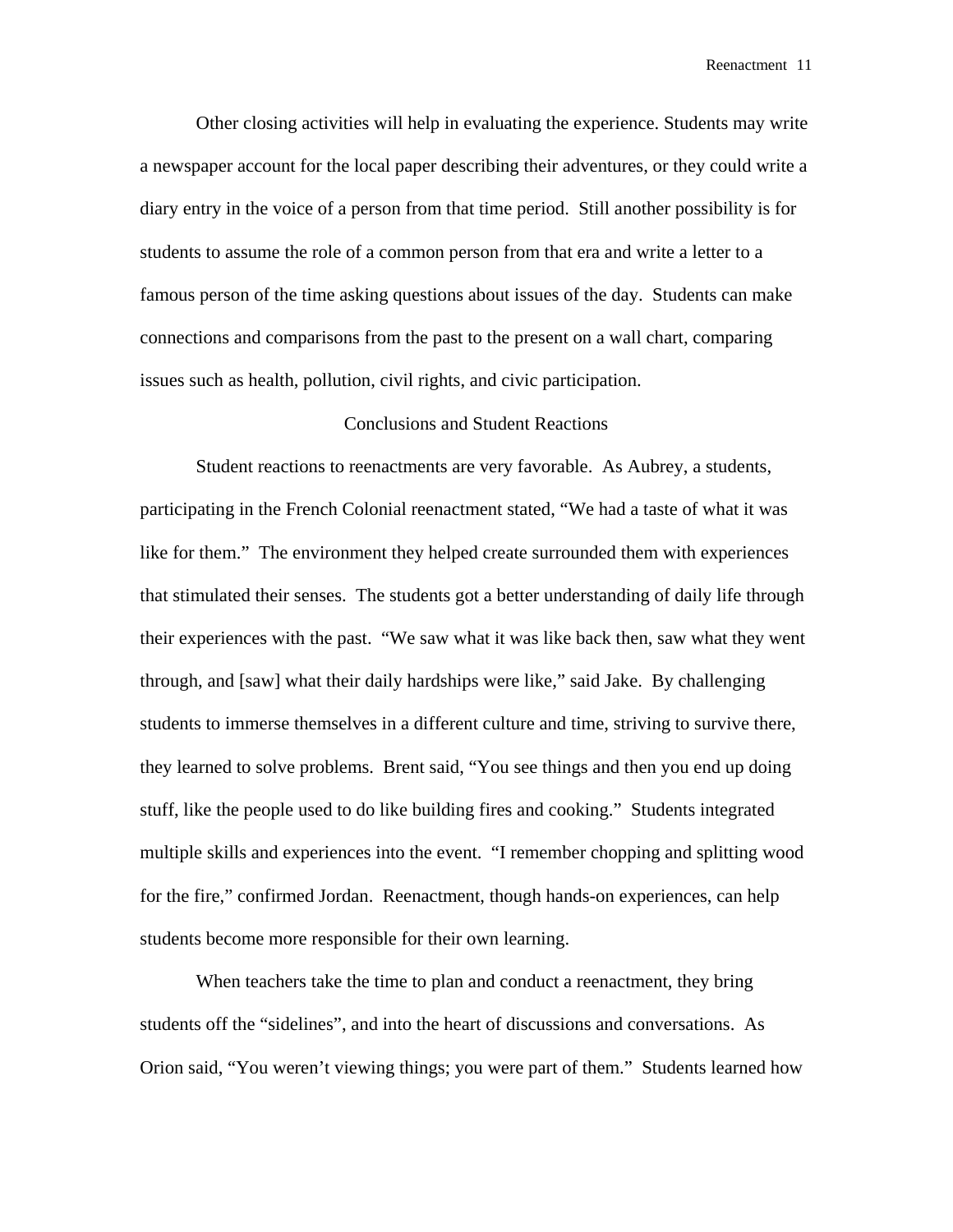people lived and related to one another. They also talked to one another about the events of the time, and they enacted these experiences. "The French Colonial reenactment was important because it helped us better understand how they lived. It made me understand that they had really hard lives, and it made us appreciate it [Colonial living] more," Laura explained. Reenactments offer time to explore depth of content, giving deeper meaning to issues and events.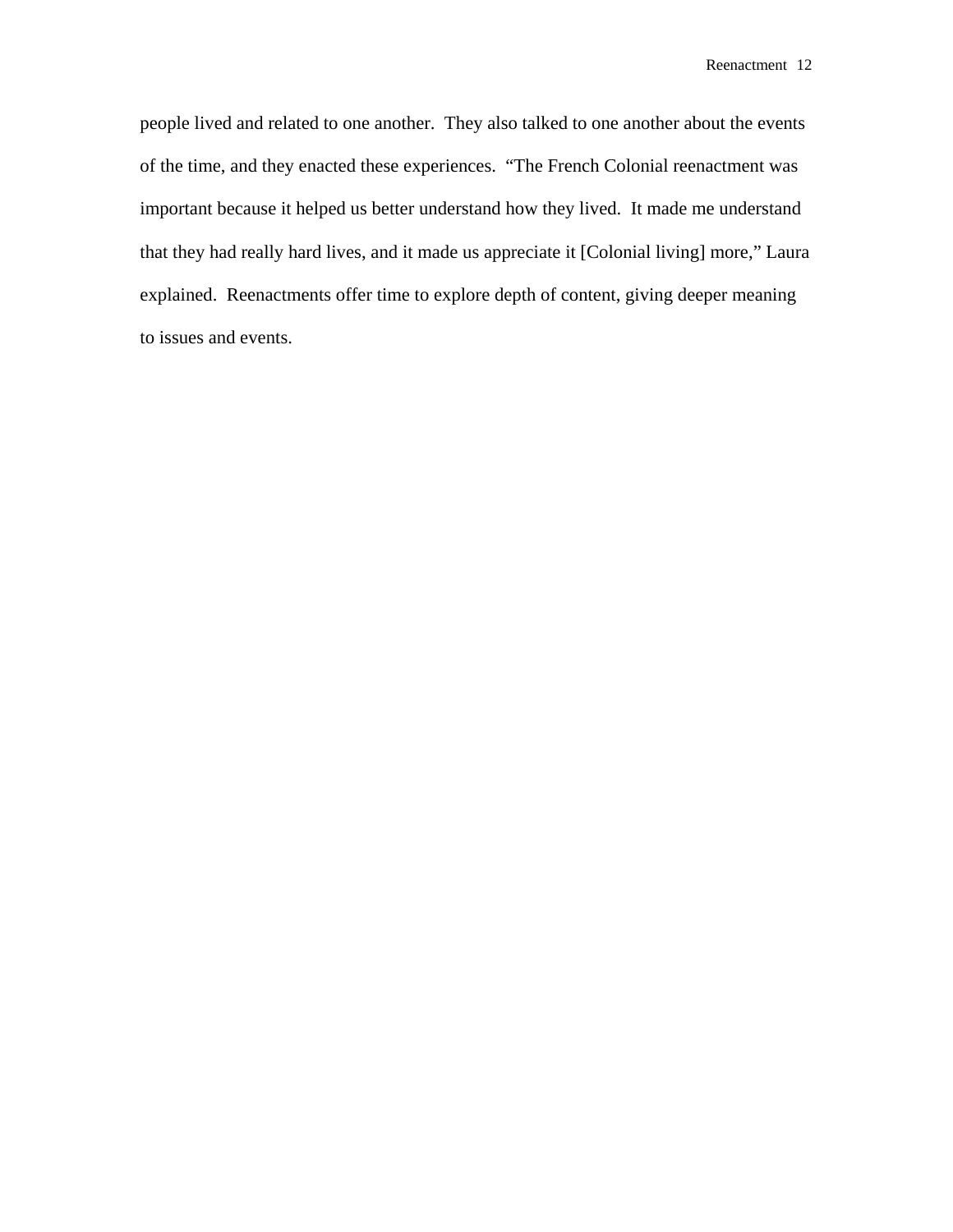#### NOTES

1. J. Fines and R. Verrier, *The Drama of History: An Experiment in Co-operative Teaching.* (London: New University Education, 1974); P. Goalen and L. Hendy, "'It's not just fun, it works!' Developing Children's Historical Thinking Through Drama." *The Curriculum Journal* 4(3) (1993): 363-84; E. B. Kanas, *Echoes from the classroom: Teacher influence on student autonomy, social interaction and creativity.* (Unpublished doctoral dissertation: Columbia University Teachers College, 1994); R. V. Morris, "Common Threads: How to Translate Best Practices into Teaching," *Journal of Social Studies Research* 22(2) (1998): 11-8; P. M. Taylor, *Our Adventure of Experiencing: Drama Structure and Action Research in a Grade Seven Social Studies Classroom.* (Unpublished doctoral dissertation: New York University, 1992).

2. National Council for the Social Studies, "A Vision of Powerful Teaching and Learning in the Social Studies: Building Social Understanding and Civic Efficacy," *Social Education* 57 (1993): 213-23.

3. National Council for the Social Studies, *Expectations of Excellence: Curriculum Standards for Social Studies* (Washington, D.C.: Author, 1994).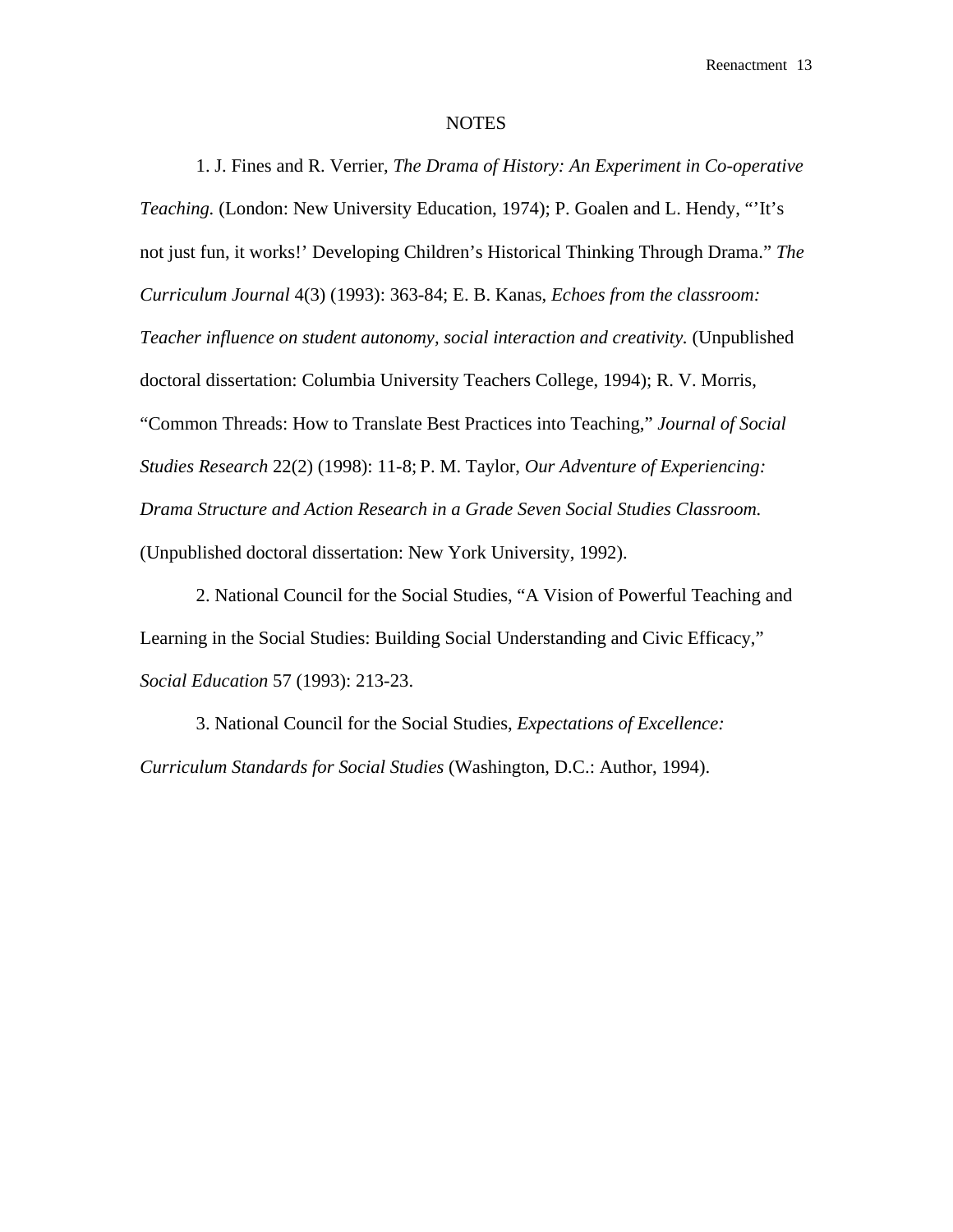### References

 Fines, J. and Verrier, R. (1974). The drama of history: An experiment in cooperative teaching. London: New University Education

Goalen, P. and Hendy, L. (1993). "It's not just fun, it works!" Developing children's historical thinking through drama. The Curriculum Journal 4(3), 363-384.

 Kanas, E. B. (1994). Echoes from the classroom: Teacher influence on student autonomy, social interaction and creativity. Unpublished doctoral dissertation, Columbia University Teachers College.

 Morris, R. V. (1998). Common threads: How to translate best practices into teaching. Journal of Social Studies Research, 22(2), 11-18.

 National Council for the Social Studies. (1994). Expectations of excellence: Curriculum standards for social studies. Washington, D.C.: Author.

 National Council for the Social Studies. (1993). A vision of powerful teaching and learning in the social studies: Building social understanding and civic efficacy. Social Education, 57, 213-223.

 Taylor, P. M. (1992). Our adventure of experiencing: Drama structure and action research in a grade seven social studies classroom. Unpublished doctoral dissertation: New York University.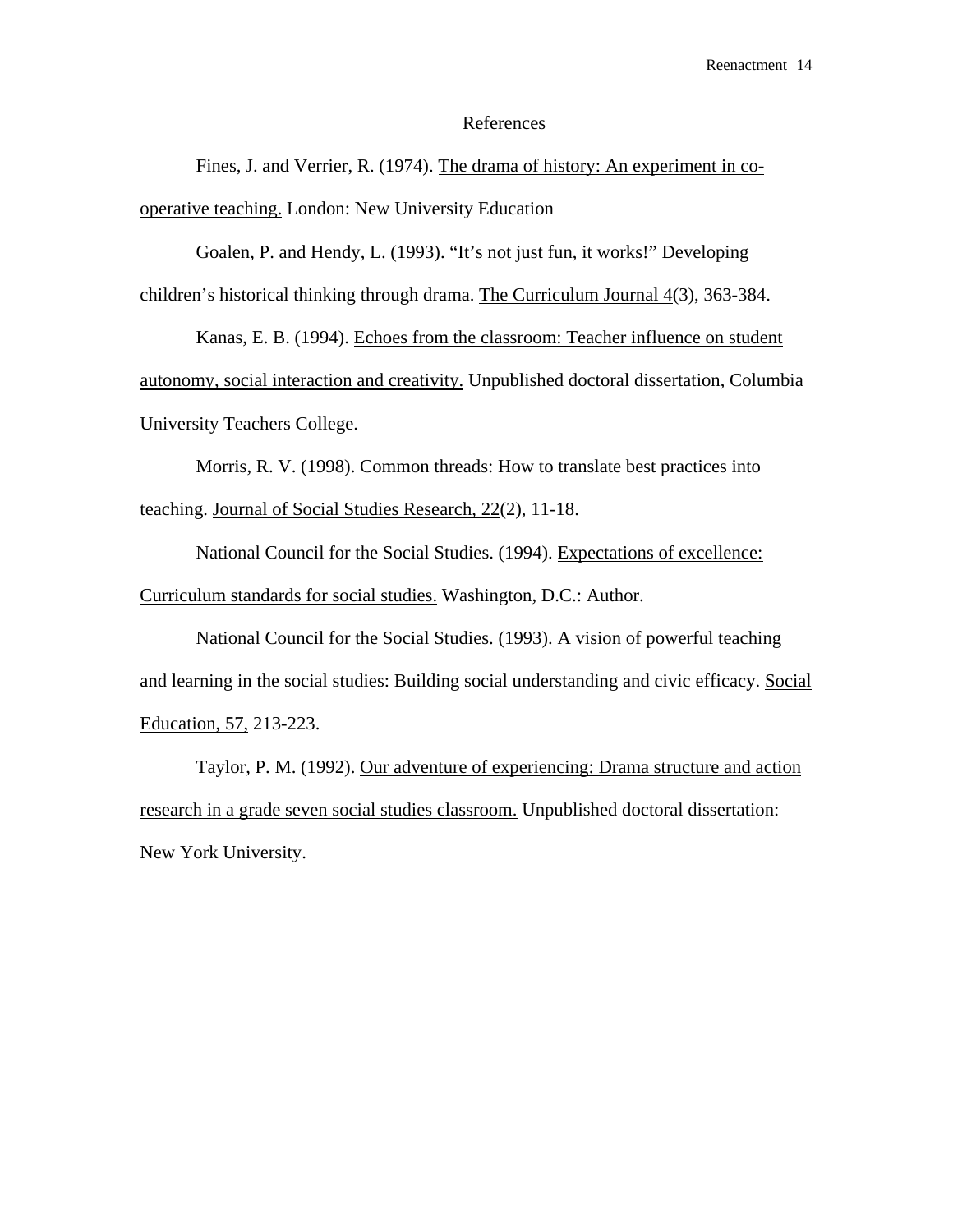### **Resources**

 J. Anderson, *A Living History Reader* (Nashville, TN: American Association of State and Local History, 1991).

 J. Anderson, *The Living History Sourcebook,* (Nashville, TN: American Association of State and Local History, 1985).

J. Anderson, *Time Machines: The World of Living History,* (1984). Nashville,

TN: American Association of State and Local History.

 Blegen, T. C. (1966). The voyageurs and their songs. St. Paul, MN: Minnesota Historical Society.

 Blegen, T. C. (1966). 12 voyageur songs. [cassette] St. Paul, MN: Minnesota Historical Society.

Hartman, S. (1988). Indian clothing of the Great Lakes: 1740 - 1840. Liberty, UT: Eagle's View Publishing Company.

Johnson, C. (1995). Who was I?: Creating a living history persona. Excelsior Springs, MO: Fine Arts Press.

 Johnson, M. M., Forbes, J., & Delaney, K. (1982). Historic colonial French dress: A guide to re-creating North American French clothing. West Lafayette, IN: Ouabache Press.

 Kinitz, W. V. (1995). Indians of the western Great Lakes 1615 - 1760. Ann Arbor, MI: University of Michigan.

Mitchell, P. B. (1991). French cooking in early America. Chatham, VA: Sims -Mitchell House Bed and Breakfast.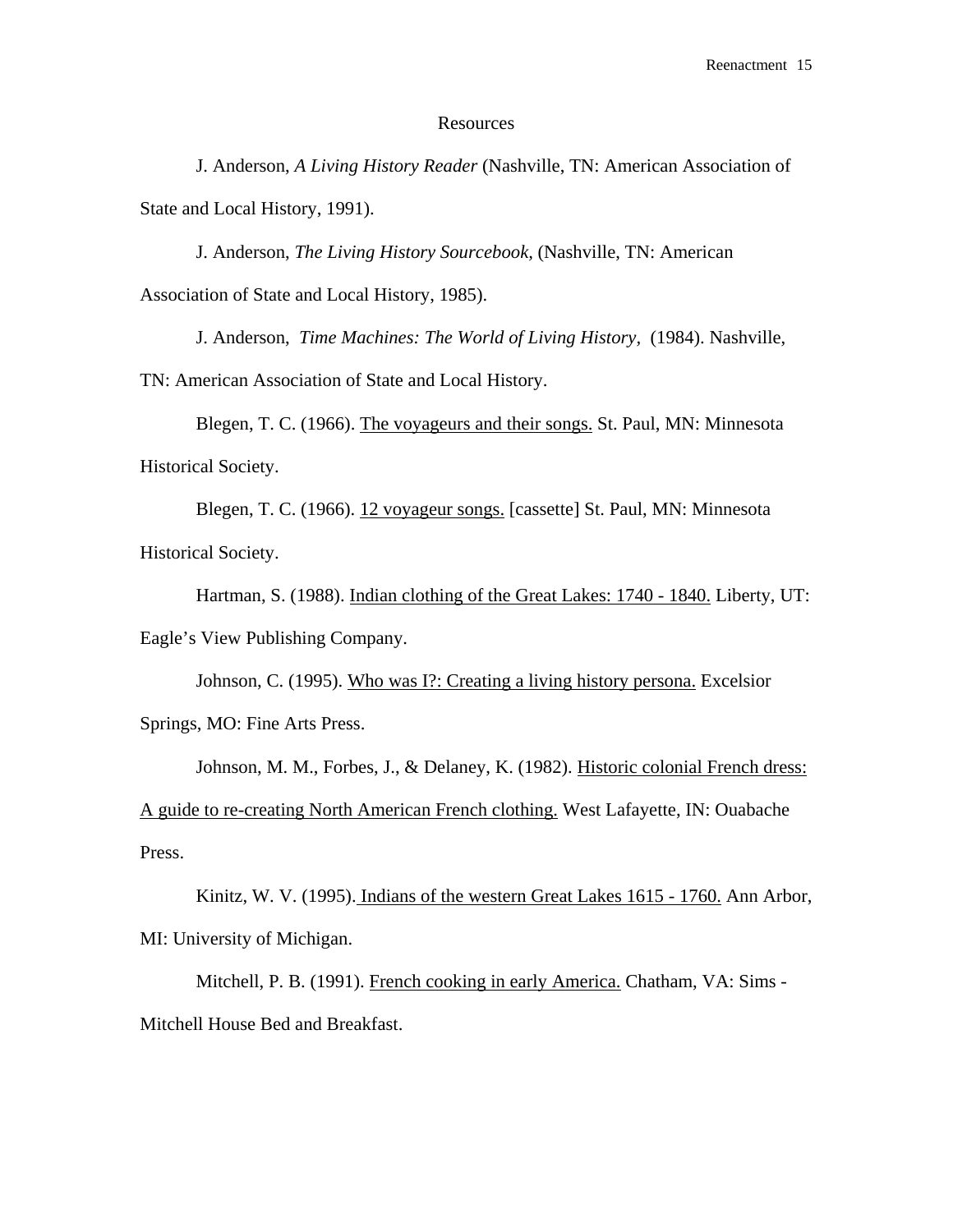Morris, R. V. & Welch, M. (2000). How to perform acting out history to enrich social studies classrooms. Dubuque, IA: Kendall/Hunt.

 Nute, G. (1969). The voyager's highway. St. Paul, MN: Minnesota Historical Society.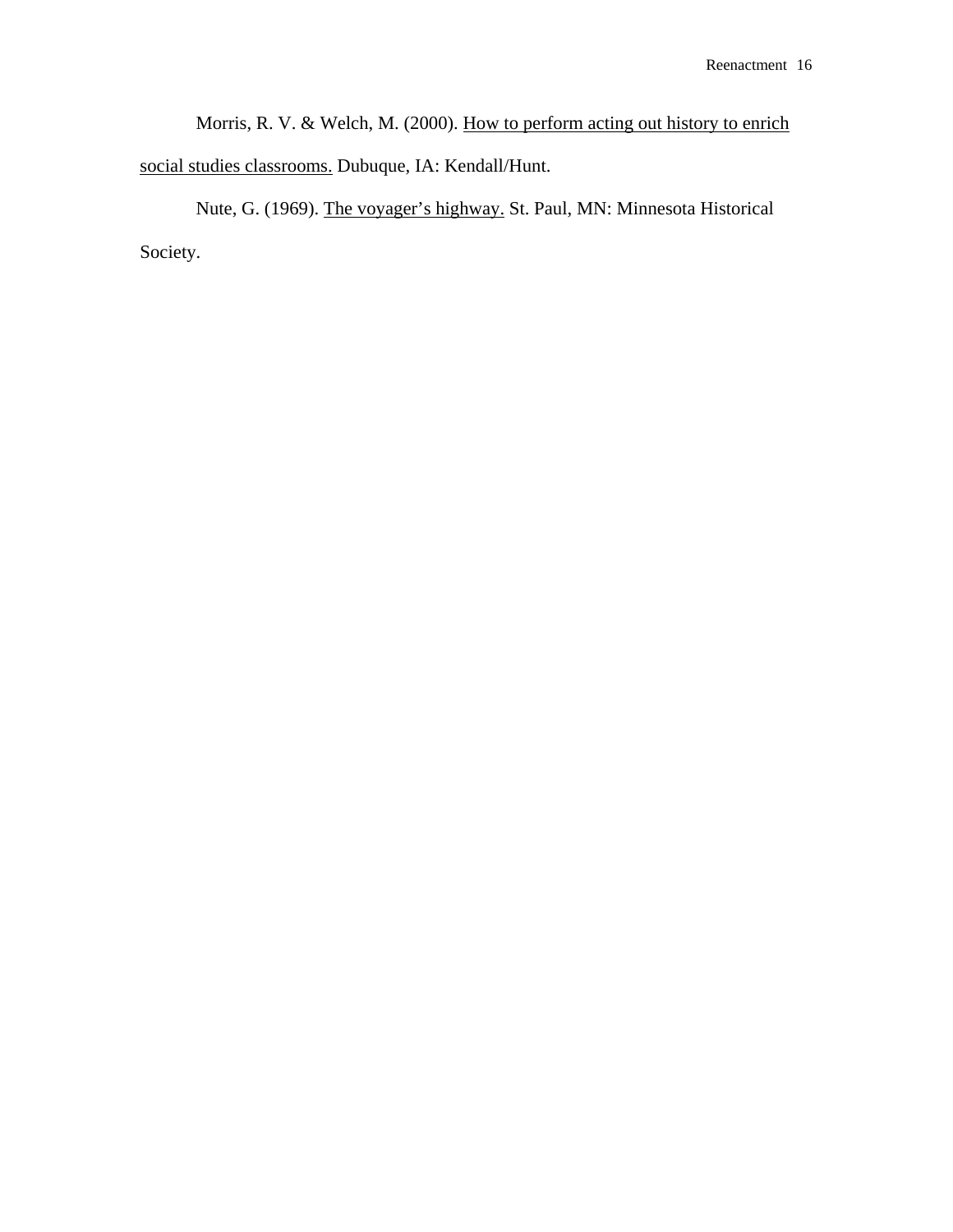# Figure 1

Companies That Produce Artifacts For Historical Reenactments

Design Horizons

8175 SW Maple Drive

Portland, Oregon 97225

503-297-5305

Ethnic Arts and Facts

Susan Drexler

P.O. Box 20550

Oakland, CA 94620

510-465-0451

Fax 510-465-7488

Personalizing the Past

Barbara Loften

52 Molino Avenue

Mill Valley, CA 94941

415-388-9351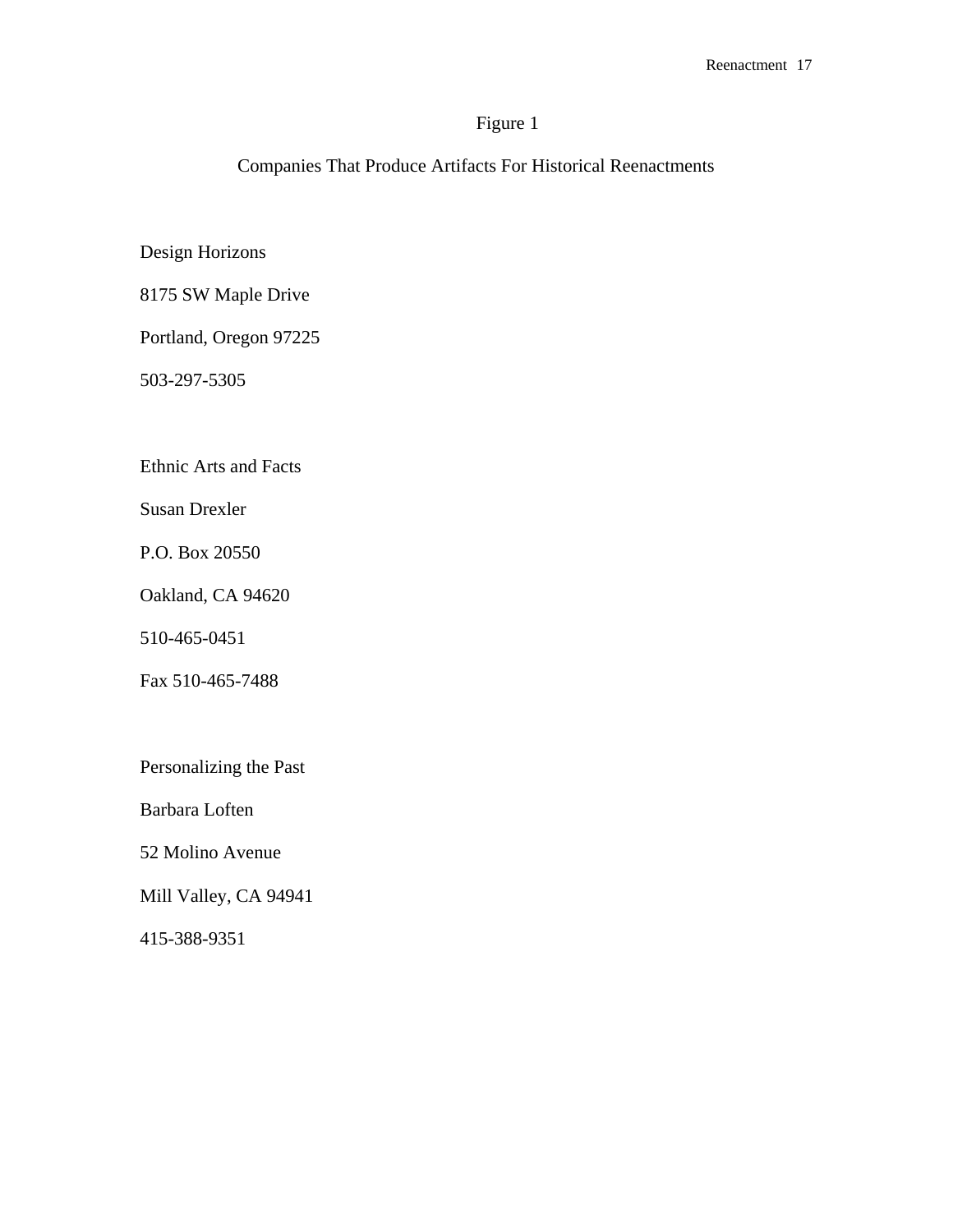James Townsend and Son

PO Box 415

Perceton, Indiana 46562

1-800-338-1665

Jackdaw Publications

Golden Owl Publishing

PO Box 503

Amawalk, NY 10501

Cuyahoga Valley Trading Company

2802 Center Drive

Parma, Ohio 44134

216-886-7044

Buffalo Enterprises

308 West King Street

Box 183

East Berlin, PA 17316

717-259-0991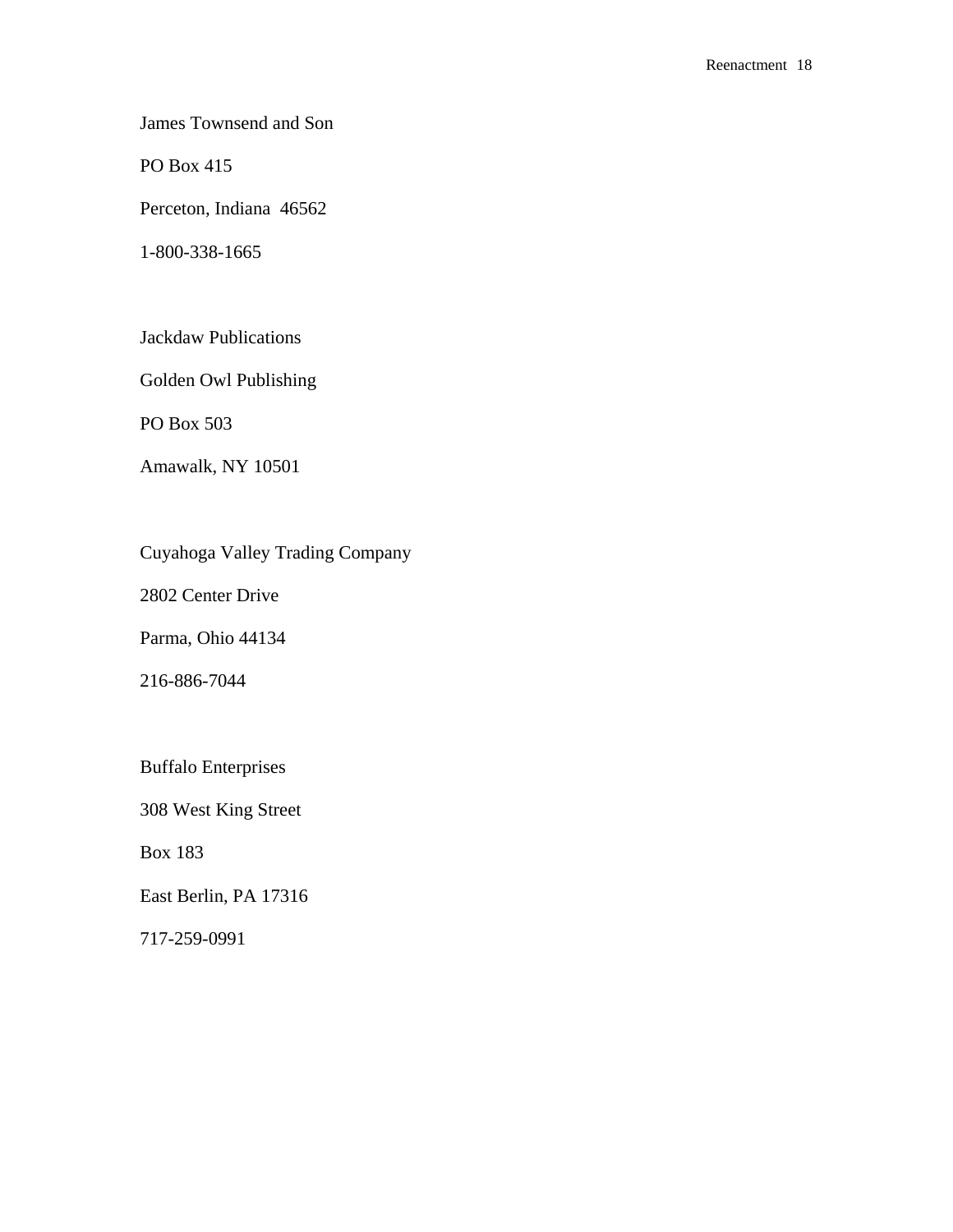# Lithic Casting Lab

# 577 Troy Oallon Road

Troy, IL 62294

Old Suttler John

PO Box 174

West View Station

Binghamton, NY 13905

Yester Years Trading Post

118 South Canal Street

Natchez, Mississippi 39120

601-446-8393

Treasures From Your National Parks

1100 East Hector Street

Suite 105

Conshohocken, PA 19428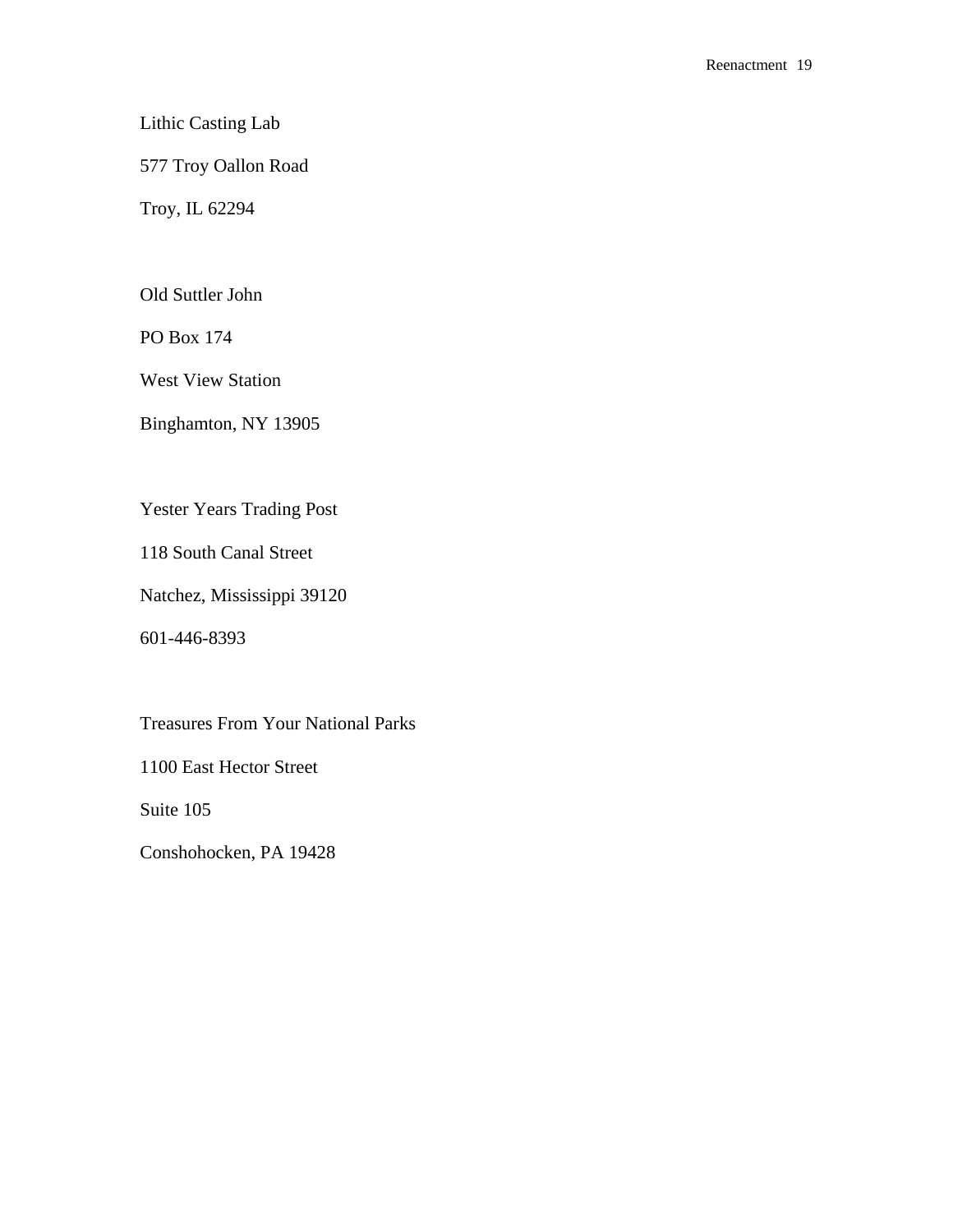Laidaker Historical Garments

Road #2

Box 313A

Watsontown, PA 17777

717-538-9490

C D Jarnagin and Company

Route #3, Box 217

Corinth, Mississippi 38834

601-287-4977

LaPelleterie

Highway 41 North

PO Box 127

Arrowrock, Missouri 65320

Pages and Petticoats

810 Elcaminito

Livermore, CA 94640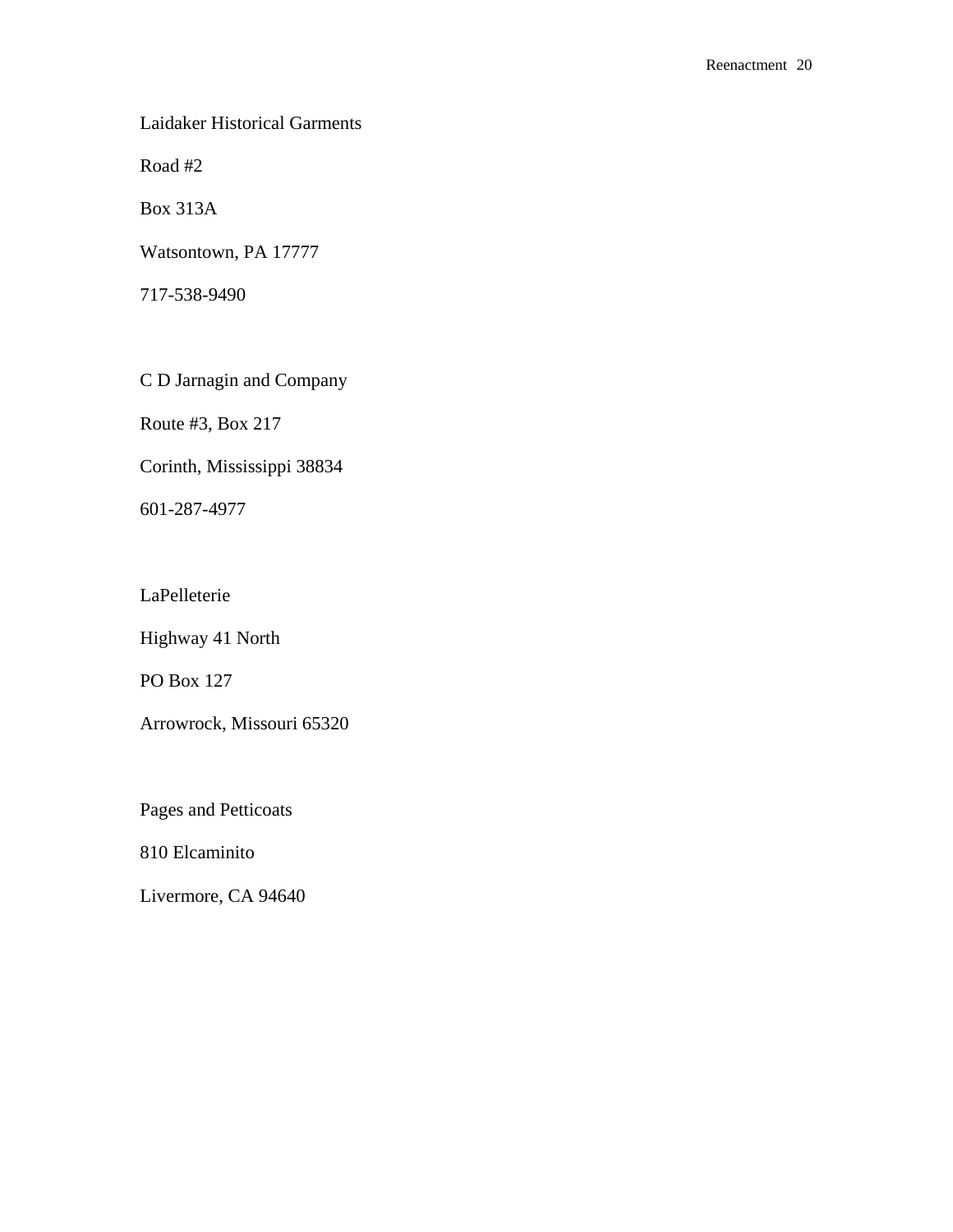Early Times Trading Company

1508 45th Street

Moline, IL 61265

309-764-7130

Log Cabin Shop

8010 Lafayette Road

Lodi, OH 44254

Panther Primitives

P.O. Box 32

Normantown, WV 25267

Juniper Learning, Inc.

Post Office Drawer O

Espanola, New Mexico 87532

1-800-456-1776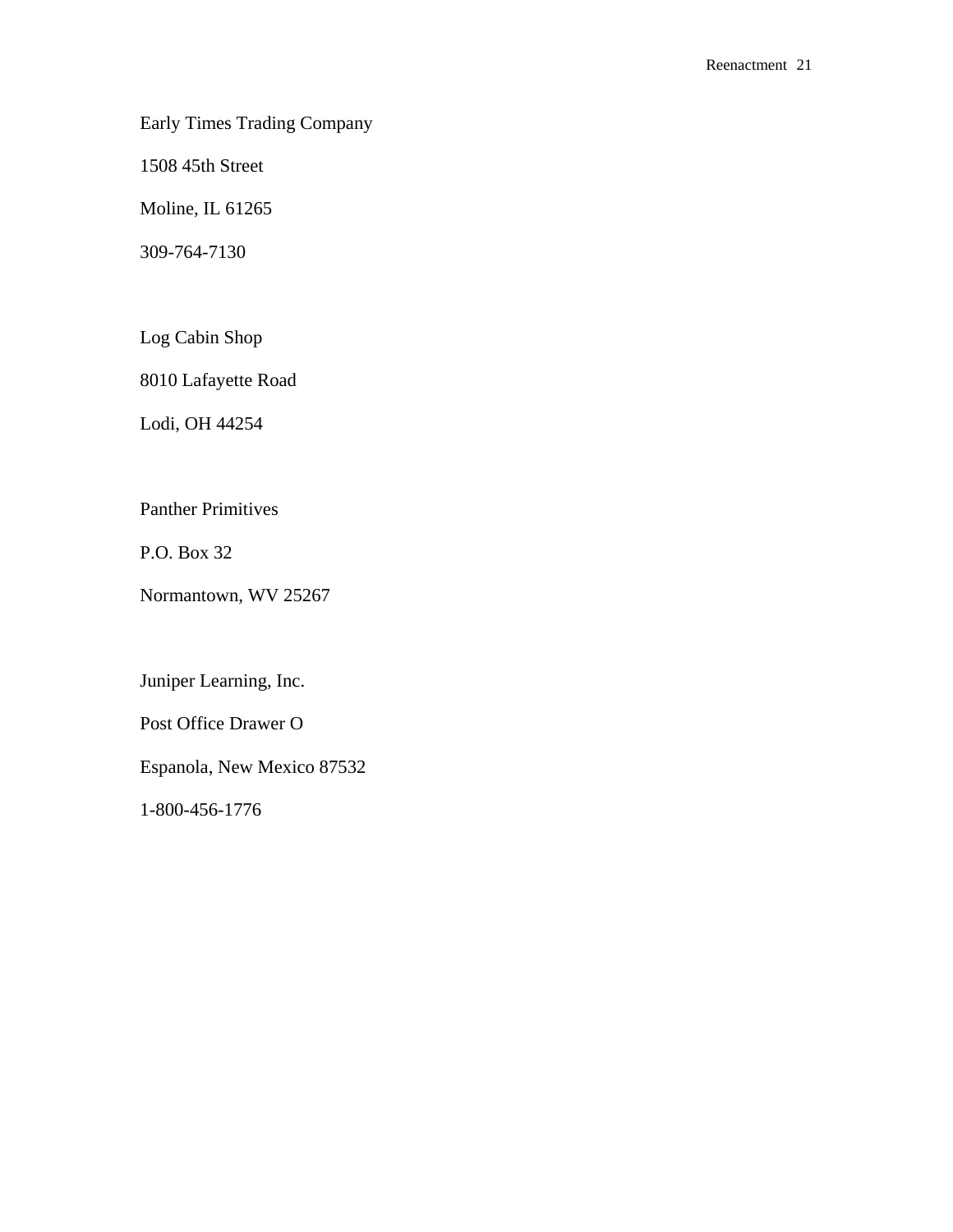# Figure 2

| Student Research Questions Related to Social Studies Standards |                                                |
|----------------------------------------------------------------|------------------------------------------------|
| Standard                                                       | Question                                       |
| Culture                                                        | What identifies the people as French           |
|                                                                | rather than English, Spanish or Dutch?         |
|                                                                | Specifically examine the language, folk        |
|                                                                | song, customs, folk tales, foods, fashion, and |
|                                                                | construction.                                  |
| Time, Continuity, and Change                                   | How has France influenced people?              |
|                                                                | All the first-person historical presentations  |
|                                                                | examine this question.                         |
| Individuals, Groups, and Institutions                          | How do French colonists relate with the        |
|                                                                | Native Americans?                              |
|                                                                | Native American, Farmer, and Jesuit Priest     |
|                                                                | first-person presentations examine this        |
|                                                                | question.                                      |
| People, Places, and Environments                               | How will French colonists survive?             |
|                                                                | Trading and Voyageur first-person              |
|                                                                | presentations examine this standard.           |
| Individual Development and Identity                            | What are the personal characteristics that     |
|                                                                | describe the French traders and colonists?     |
|                                                                | The first-person historical presentations      |
|                                                                | examine this standard.                         |
|                                                                |                                                |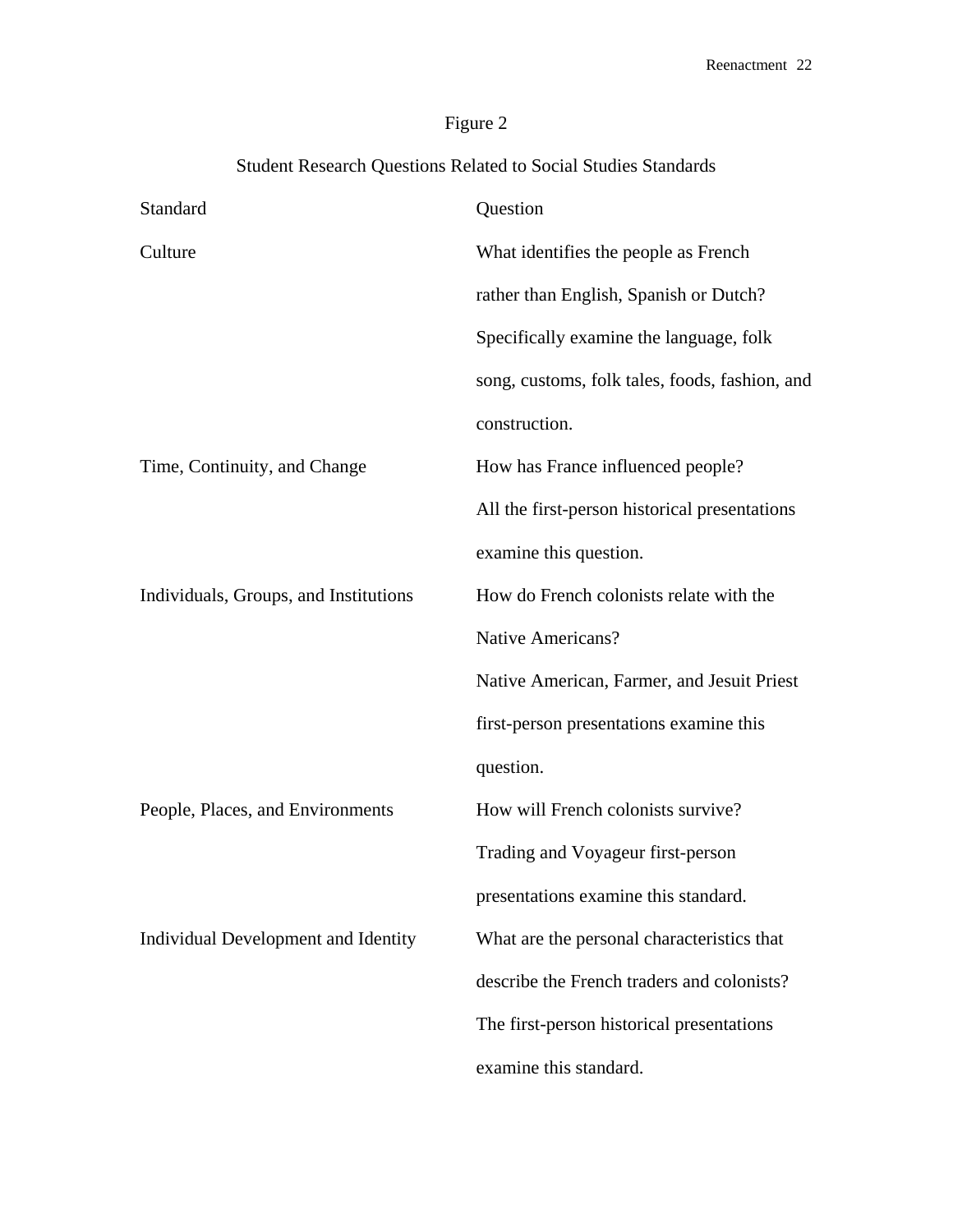| Production, Distribution, and Consumption How is trading done? |                                              |
|----------------------------------------------------------------|----------------------------------------------|
|                                                                | The first-person historical presentations    |
|                                                                | presented by the Trader, French Lady,        |
|                                                                | Native American, and Voyageur examine        |
|                                                                | this standard.                               |
| Science, Technology, and Society                               | How do French Colonists and Traders use      |
|                                                                | science and technology?                      |
|                                                                | The Marine's gun and his flint and steel     |
|                                                                | address this standard in a first-person      |
|                                                                | historical presentation.                     |
| <b>Global Connection</b>                                       | What connections remain with Europe?         |
|                                                                | The first-person historical presentations of |
|                                                                | the French Lady, Trader, and Marine discuss  |
|                                                                | this standard.                               |
| Power, Authority, and Governance                               | What civil and military laws existed in New  |
|                                                                | France?                                      |
|                                                                | The first-person historical presentations of |
|                                                                | the Marine, Priest, and Native American      |
|                                                                | address this standard.                       |
| Civic Ideals and Practices                                     | Who was considered a citizen of New          |
|                                                                | France?                                      |
|                                                                | The first-person historical presentations of |
|                                                                | the Farmer, Voyageur, and French Lady        |